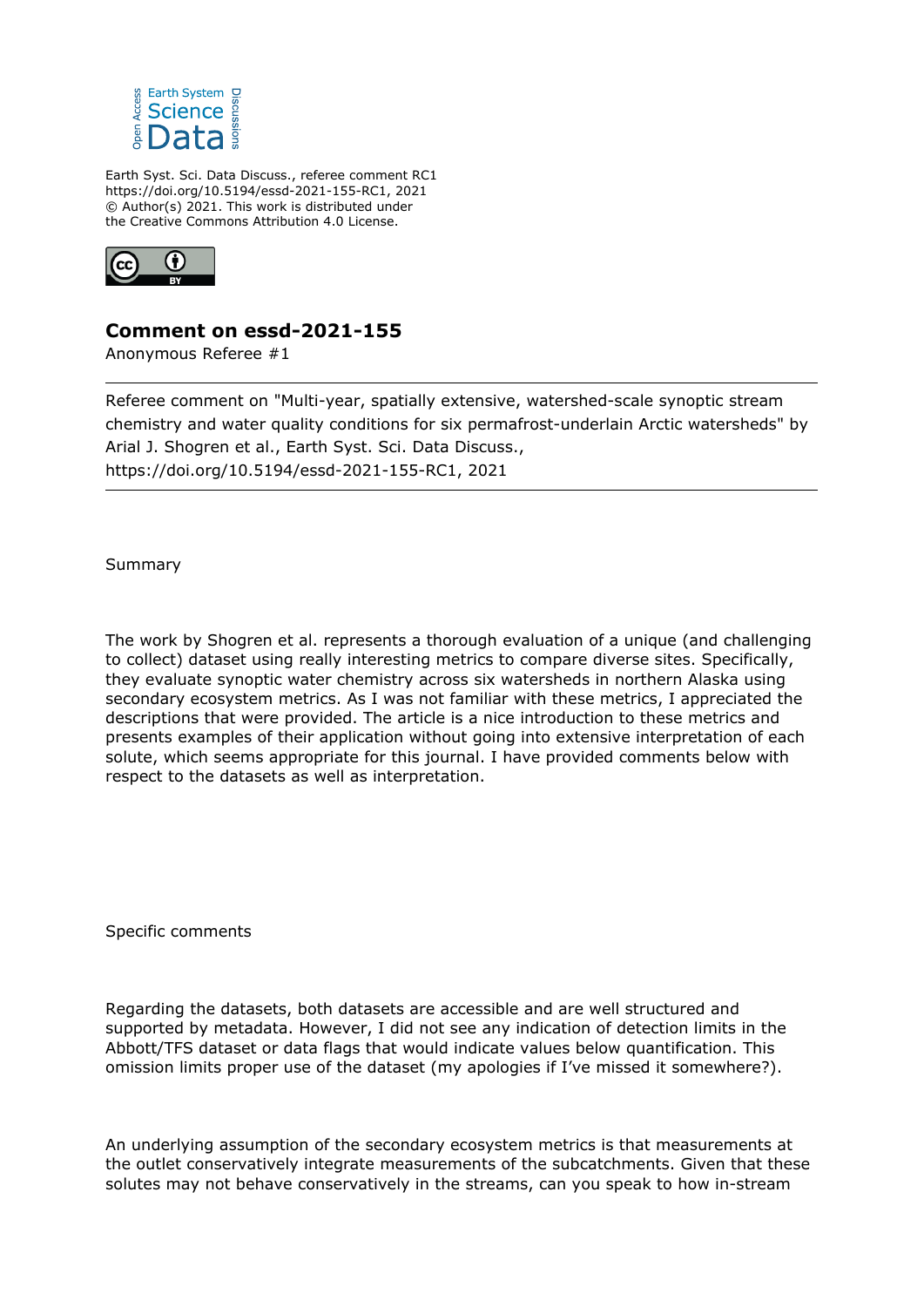processes might affect the metrics being used here?

It is important to distinguish between nominally dissolved Fe (< 0.7 um) from the TFS sites and total Fe (unfiltered) from the NPS/USGS sites. Is there any information on how these values compare?

I'm unclear on the interpretation of subcatchment leverage. It is described as how subcatchments produce or remove solutes relative to what is measured at the outlet. As such, should the average across subcatchments (e.g., Figures 6 and 7) equal zero, where production and removal are balanced? If these values are not zero, does that indicate that the watershed was not fully captured?

I think my question is partially addressed by lines 363 – 365, but I could use some interpretation of that statement. That is, what does it mean in practice for landscape template to exert strong control on biogeochemical signals in Arctic rivers?

Using spatial stability as a metric to generate hypotheses about processes driving stability or instability is really intriguing!

Technical comments

Line 299. Please quantitively define the "statistical collapse in variance of concentration". As I understand it, this was calculated as the difference between a subcatchment concentration and the catchment mean divided by the catchment standard deviation. Would a collapse in variance indicate the catchment area at which the stream concentration is within the standard deviation of the catchment mean?

Line 313. Should this be that sigma (not s) indicates standard deviation?

Line 378. Says "sapling" instead of "sampling"

Equation 1-2. Leverage is said to be expressed in terms of mass/volume/time, but doesn't volume cancel out of equation 1? E.g., mass/volume  $*$  area/area  $*$  (volume/time)/area = mass/area/time. Since % is used here, that specific equation should be used for equation